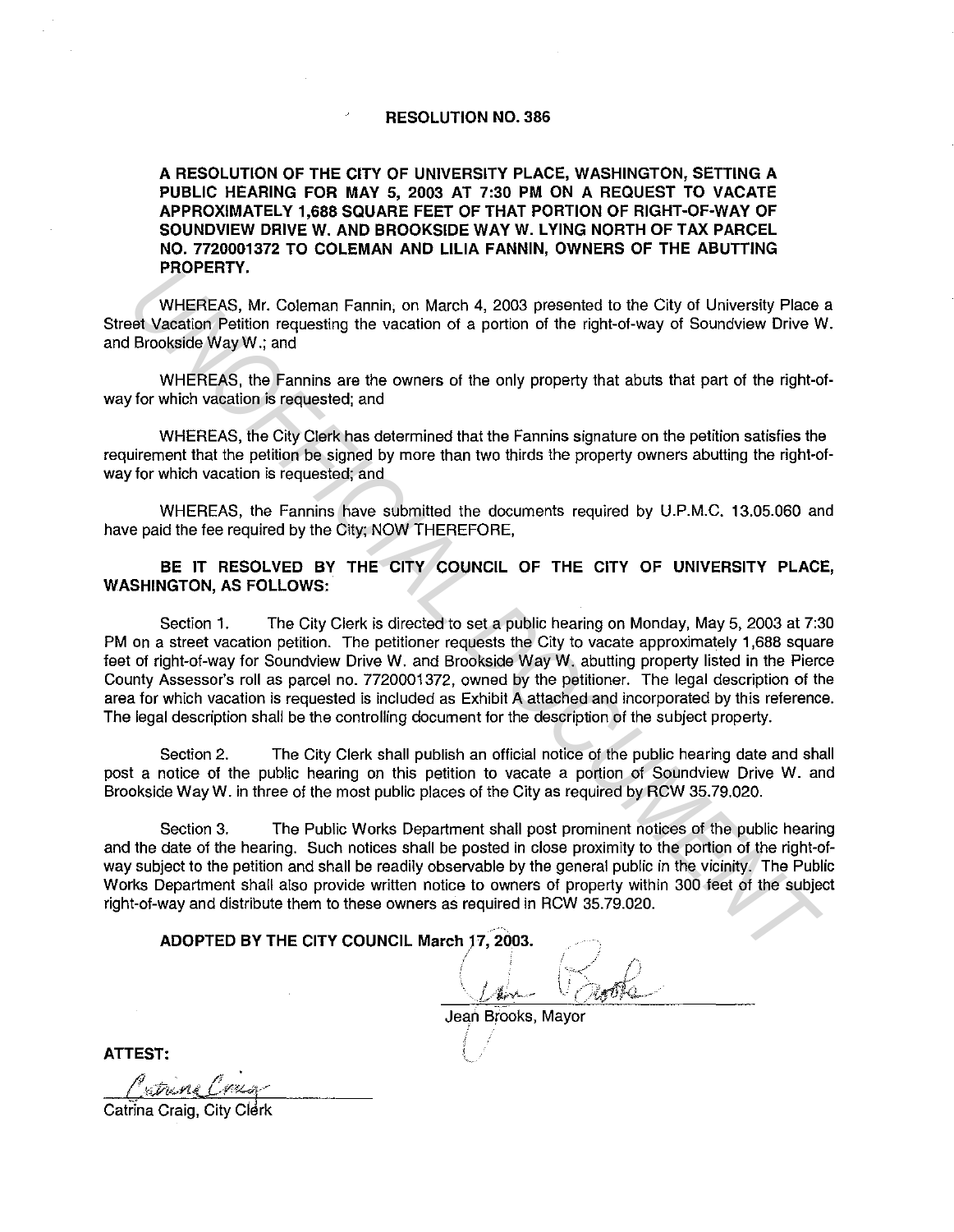## **EXHIBIT "A" - LEGAL DESCRIPTION FANNIN VACATION REQUEST**

That portion of the intersection of Soundview Drive West and Brookside Way West, being a portion of the northwest quarter of Section 16, Township 20 North, Range 2 East of the Willamette Meridian, described as follows:

Commencing at the southwest comer of Lot 27, Block 5, Soundview Addition, according to the plat thereof recorded in volume 12 of plats at page 18 records of Pierce County, Washington; thence north 24° 31 00 east, along the west line of said Lot 27 and the east margin of Soundview Drive, 155.39 feet to the true point of beginning; thence south 68° 29' 00" east, 27.34 feet to a point on the northerly extension of the west margin of Brookside Way; thence south 02° 27' 00" east, along said northerly extension, 62.15 feet to the northeast corner of said Lot 27; thence along the north line of said Lot 27 and a curve to the left, the center of which bears south 87° 33' 00" west 29.34 feet distant, through a central angle of 153° 02' 00" an arc distance of 78.37 feet to said east margin of Soundview Drive; thence north 24° 31' 00" east, along the northerly extension of said east margin, 67.27 feet to the true point of beginning.

*UNOFFICIAL DOCUMENT*

Containing 1,688 sq. ft.